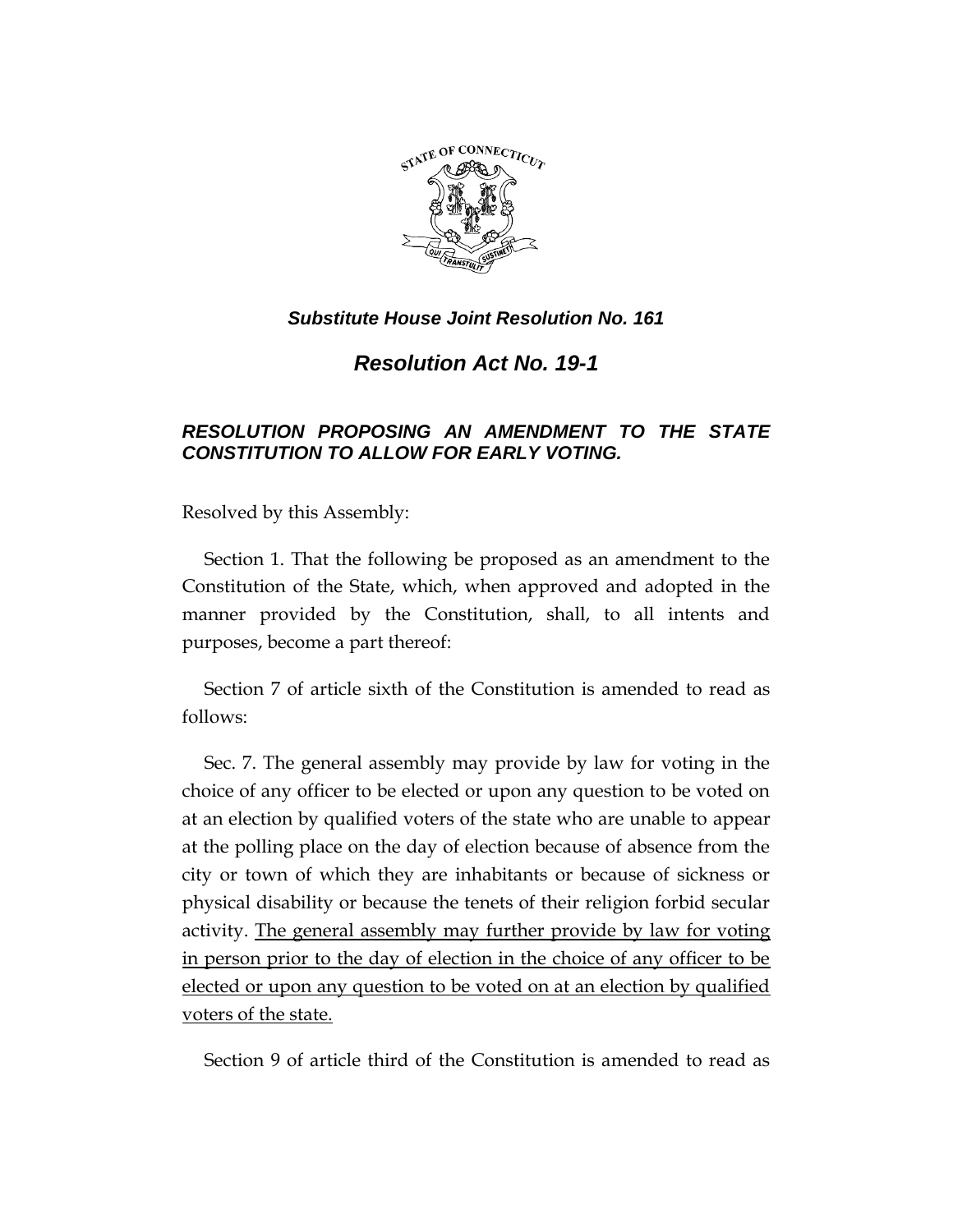follows:

Sec. 9. At all elections for members of the general assembly the presiding officers in the several towns shall **[**receive the votes of the electors, and**]** count and declare **[**them**]** the votes of the electors in open meeting. The presiding officers shall make and certify duplicate lists of the persons voted for, and of the number of votes for each. One list shall be delivered within three days to the town clerk, and within ten days after such meeting, the other shall be delivered **[**under seal**]** to the secretary of the state.

Section 4 of article fourth of the Constitution is amended to read as follows:

Sec. 4. **[**At the meetings of the electors in the respective towns held quadrennially as herein provided for the election of state officers, the presiding officers shall receive the votes and shall count and declare the same in the presence of the electors**]** The votes at the election of state officers shall be counted and declared in open meeting by the presiding officers in the several towns. The presiding officers shall make and certify duplicate lists of the persons voted for, and of the number of votes for each. One list shall be delivered within three days to the town clerk, and within ten days after such meeting, the other shall be delivered **[**under seal**]** to the secretary of the state. The votes so delivered shall be counted, canvassed and declared by the treasurer, secretary, and comptroller, within the month of November. The vote for treasurer shall be counted, canvassed and declared by the secretary and comptroller only; the vote for secretary shall be counted, canvassed and declared by the treasurer and comptroller only; and the vote for comptroller shall be counted, canvassed and declared by the treasurer and secretary only. A fair list of the persons and number of votes given for each, together with the returns of the presiding officers, shall be, by the treasurer, secretary and comptroller, made and laid before the general assembly, then next to be held, on the first day of

*Resolution Act No. 19-1 2 of 4*